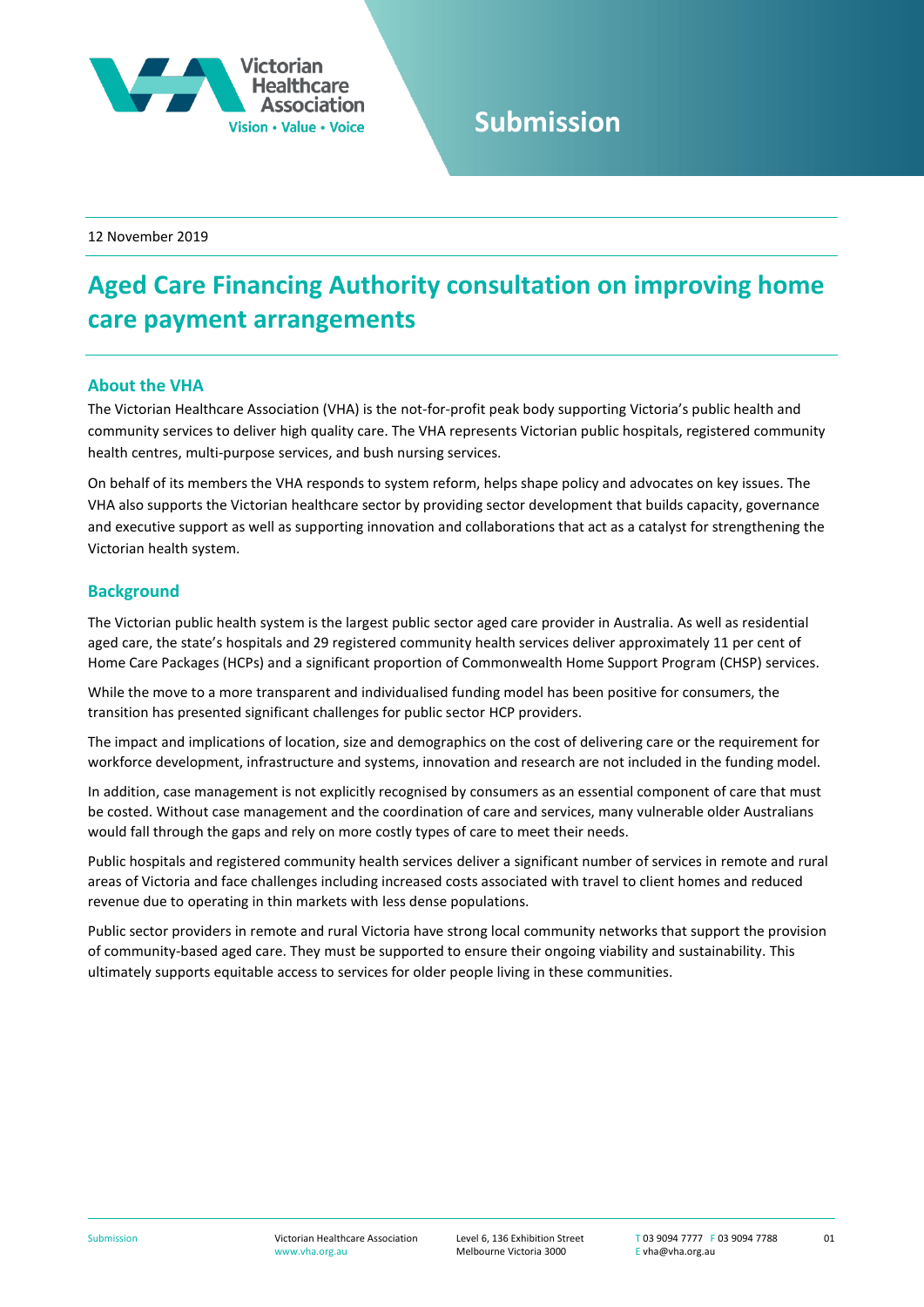## **Background to consultation**

The 2019-20 Budget announced that payment arrangements in home care would be improved to address stakeholder concerns about unspent funds.<sup>1</sup>

HCP providers are currently paid a recipient's full entitlement to Government subsidy for each month (i.e. their HCP level less any income-tested care fee), regardless of the services actually provided. Any amount that is not spent providing care and services to a care recipient in a month is then held by the provider as available funds to be drawn upon by the care recipient in future.

This Budget measure involves HCP providers being paid the difference between the full Government subsidy that the care recipient is eligible to receive based on HCP level, days in care, and, the cost of the services actually provided to the care recipient. The unspent funds will then be held by the Department of Human Services (DHS) to be drawn upon by the care recipient in future, through the provider.

The VHA welcomes the opportunity to provide a response to the Aged Care Financing Authority (ACFA) consultation on improving the home care payment system.

## **VHA comments**

- Under the current system, if an HCP provider goes into receivership there's a risk of funds not being returned to the consumer or Government. If DHS holds the funds this risk is mitigated.
- Currently the system complicates accounting, so some providers may prefer that 'unspent funds' are not accrued at the service level.
- Payments in arrears may impact smaller businesses also potentially leading to a decrease in the number of providers.
- If a HCP recipient exits a service to move to a new provider it can take up to 132 days for the new provider to receive the care recipient's funds due to a number of factors, including Medicare advice on the unexpended amount. Some providers advise that they transfer funds to the new provider from their pool of unspent funds held in trust so as not to disadvantage the HCP recipient and new provider.
- There are concerns about whether the DHS Medicare Payment IT systems will be able to support the change.
- There needs to be careful planning around implementation and timing of changes.

### **Clarification is required regarding:**

- whether the provider will still be required to obtain the income tested fee (ITF) from the HCP recipient. If the ITF amount is used in advance by the consumer, the Approved Provider will be required to pay it back to DHS the following month, even if the amount has not been received from the HCP recipient
- if a provider has unspent funds on the June 2020 commencement date, will they be required to return unspent funds to DHS, or will they continue to hold the unspent funds for their current HCP recipients
- the Government's ability to make payments in a timely manner
- whether an Approve Provider needs approval from DHS for expending funds on what is in a HCP recipient's plan, and what compliance measures will be in place.

<sup>1</sup> <https://agedcare.health.gov.au/reform/more-choice-for-a-longer-life-package>